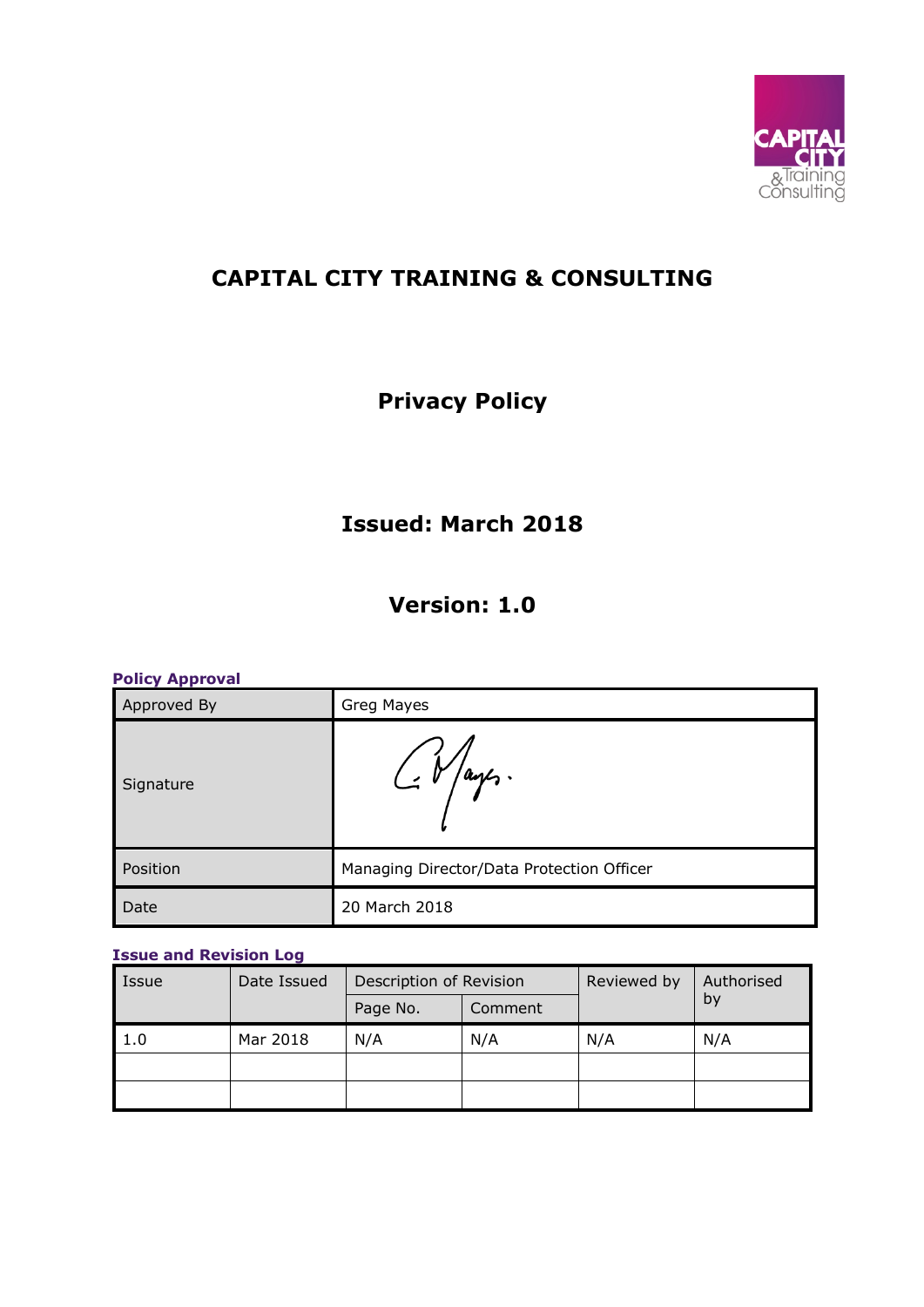### Table of Contents

| 1.  |                                                                     |  |
|-----|---------------------------------------------------------------------|--|
| 2.  |                                                                     |  |
| З.  |                                                                     |  |
| 4.  |                                                                     |  |
| 5.  |                                                                     |  |
| 6.  |                                                                     |  |
| 7.  |                                                                     |  |
| 8.  |                                                                     |  |
| 9.  |                                                                     |  |
| 10. |                                                                     |  |
| 11. |                                                                     |  |
| 12. |                                                                     |  |
| 13. | Where to go if you want more information about your privacy rights7 |  |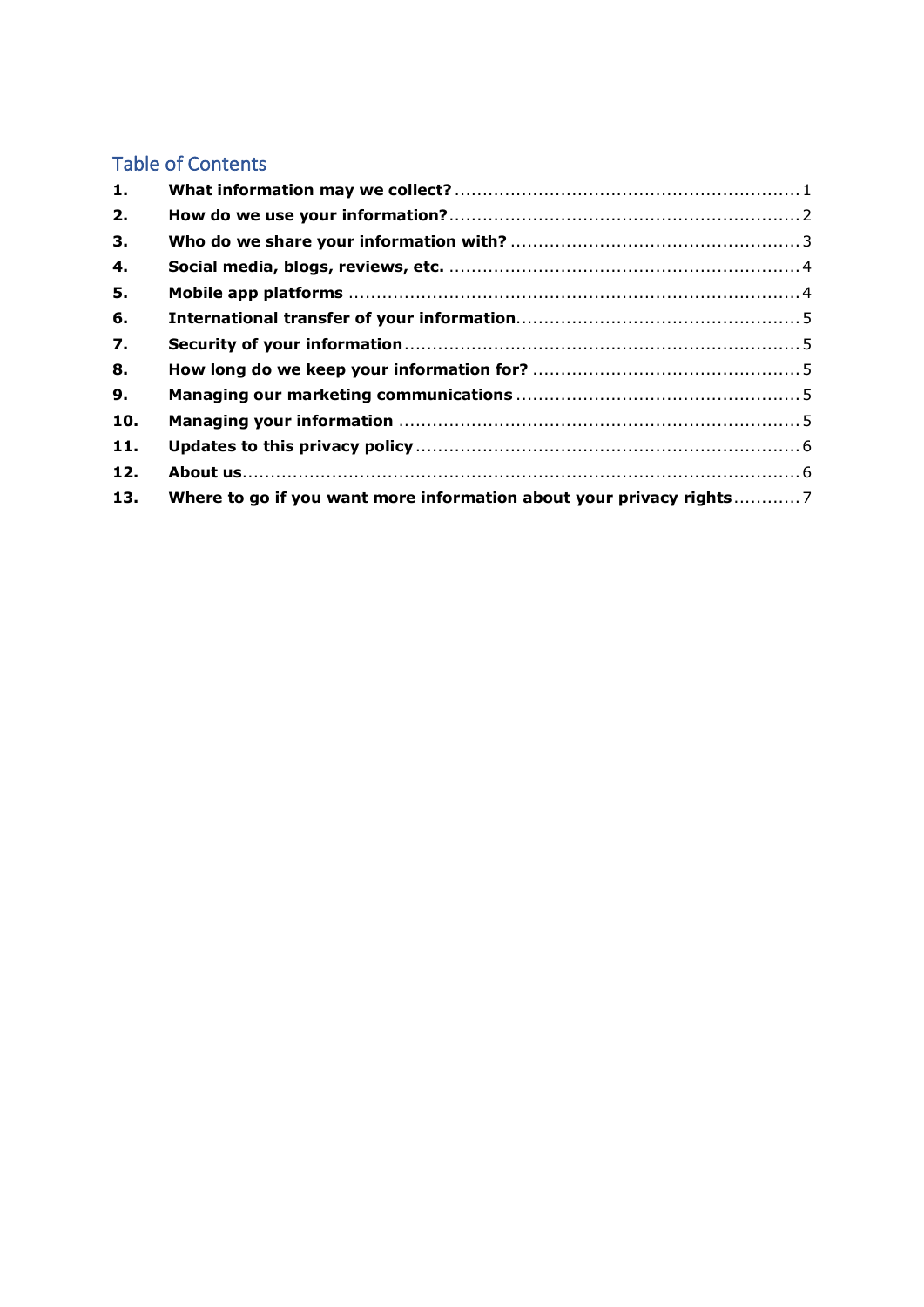In compliance with the new GDPR requirements, we have updated our Privacy Policy. Your privacy is extremely important to us so we want you to know exactly what kind of information we collect about you and how we use it.

We've set out all the details below.

Please take the time to read and understand this policy. And bear in mind that by using our website, e-learning site, and mobile apps, or contacting us by telephone or providing information to us by way of social media, you agree to its terms.

To help you, we've included some links to other websites. It's worth remembering though that other people, not us, control these websites. We're not responsible for them.

What information do we collect and when?

We only collect information that we know we will genuinely use.

#### **1. What information may we collect?**

All information you choose to submit to us. You can do that in a number of different ways:

- By filling in forms, for example when you sign up to news.
- By sending us emails and text messages (SMS or MMS).
- By adding posts, reviews and other comments to any of our websites, mobile apps or other community forums.
- By interacting with us on social media platforms such as Facebook or Twitter etc.
- By talking to us in person or over the telephone. For example, when enquiring about training or making a complaint.
- By registering accounts on our website, e-learning site or mobile apps including setting up passwords and preferred user names, contact details, account details, details of friends and relatives, your preferences and interests.

(Important: If you submit details to us of any other person (e.g. a friend) please make sure you have their permission first.)

- Sensitive information on you. And by sensitive we mean information such as your racial or ethnic origin, religious beliefs or other beliefs of a similar nature and your physical condition (e.g. if you're pregnant). We ask for a fair amount of this kind of detail in the forms you fill in, and you can choose whether or not you want to provide it. However, we may also acquire it though social media or as a result of our analysis of your preferences and behaviours (see below).
- Full details of the purchases you make on our website, e-learning site or through our mobile apps. These include the time, date and location of purchase; the products you buy from us; any relevant delivery address; any vouchers, coupons or other alternative means of payment you may use, as well as relevant payment cards such as a credit or debit card.
- Information on what you view, click on and access by way of our marketing emails and text messages (SMS or MMS), websites and mobile apps. We may collect the time and geographic location of your device when you do so. For websites, this information may also include where you came to our site from, and where you went when you left it. We also track how often you visit and use our websites and mobile apps. We do this via email and website cookies and similar tracking technology built into our mobile apps. We make cookie policies available on each of our websites to give you more detailed information on how we use them.
- Your social media content where this is in the public domain, and any messages you send direct to us via social media. This information can include posts and comments, pictures and video footage on sites such as YouTube, Facebook and Twitter. You should always review the terms and conditions and privacy policies of the social media that you use to make sure you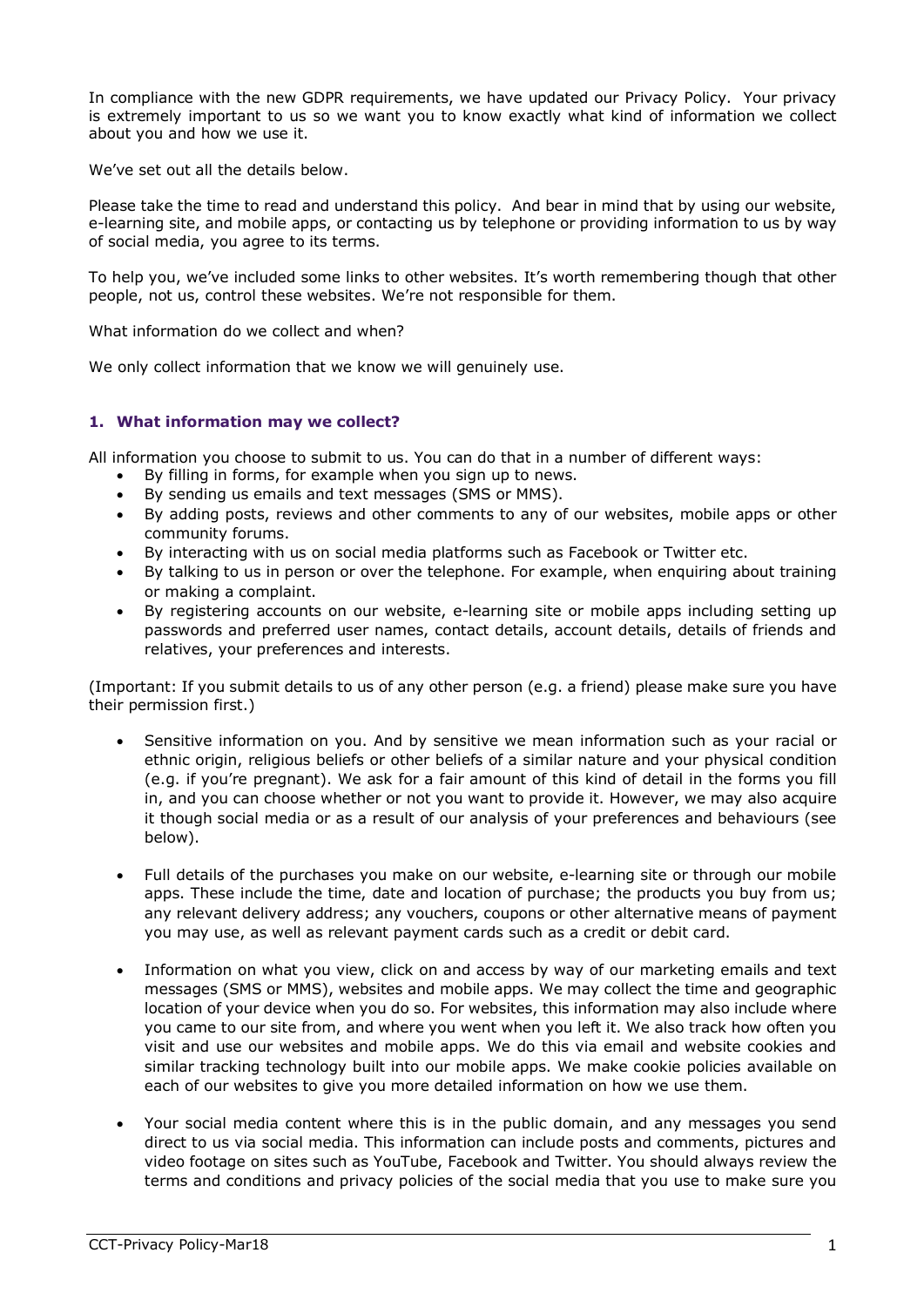understand what kind of information relating to you may be out there in the public domain and how you can stop or limit it from happening.

- Basic background information on you from government and other external sources. We may also check the electoral roll to make sure any information we have remains reasonably accurate and, if necessary, to fill in any gaps.
- Information collected independently by online advertising networks (Google for example) through which we place advertisements. The information we get from them varies from network to network. It often summarises the actions of lots of people, and so does not allow us to identify you individually. It relates to what you view, click on and access through websites in their network, including the subject matter of the site you started at and which sites you go to after that. It may also include their analysis of your online behaviour across the wider internet and a profile of you. If you're not happy about this, you should look for Settings and Do Not Track options in online advertisements and in the privacy and cookies functions on your devices. You should also consider changing your settings to block thirdparty cookies in particular. We do not control these cookies and we suggest you check these third-party websites for more information about the cookies they use and how you can manage them.

#### **2. How do we use your information?**

We use the information we collect for the following reasons:

- To help you purchase appropriate training from us in person and online. For example, we may need to know your credit or debit card details so that we can take payment and provide you with a receipt.
- To get feedback from you about our products, website, e-learning site, mobile apps, and other services and activities. For example, occasionally we may invite you to review a product or service you've bought or used from us. If we do, it's possible that we'll use independent research and feedback providers to act on our behalf.
- To contact you from time to time regarding things you've told us you want to hear about. If you stop using our services, we may try and tempt you back to us.
- To reply to any questions, suggestions, issues or complaints you have contacted us about.
- To respond to any social media posts or other public comments you might make, whether they are directly to us or about us, our products, website, e-learning site, mobile apps, services or other activities.
- To advertise products or services to you for example on your favourite social media sites (e.g. Facebook and Twitter) or on our mobile apps. Please note that these may be in the form of a link to someone else's website.
- To tell you about any changes to our products, services, website, e-learning site and mobile apps.
- To make a contract with you. But also to enforce a contract if you don't honour it, including the collection of any debts that we may be owed by you.
- To gather statistics about how you and other people use our website, e-learning site and mobile apps and what you think of our advertisements, special offers, news, products and product information, social media and other content and services. We then analyse all this data to see if what we do is interesting to people and meets their needs, or if they should be improved, and if so, what changes would be most beneficial both for our customers and for us.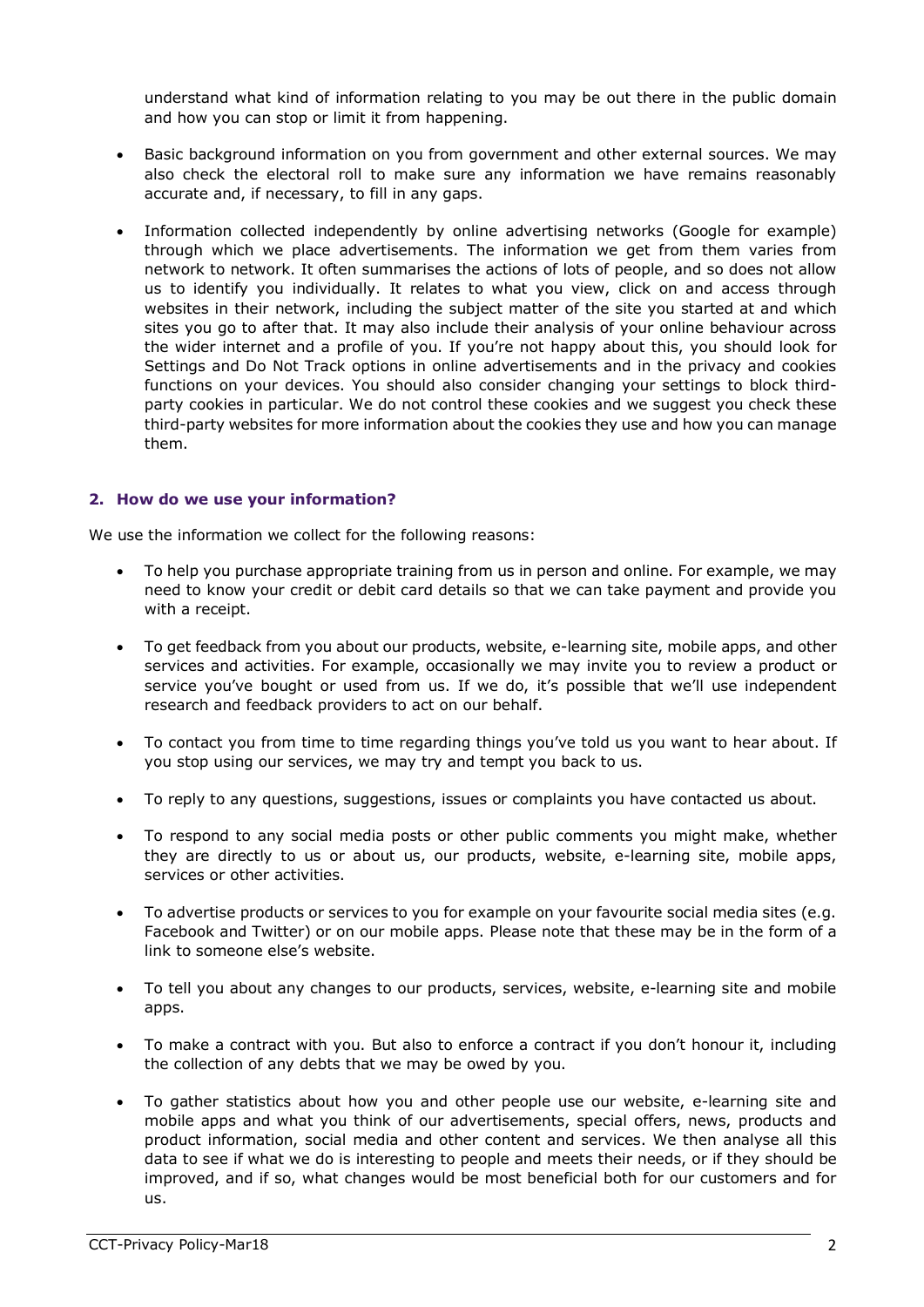- To monitor how people use our website, e-learning site and mobile apps to see if they are being abused or threatened, for example, by internet trolls posting inappropriate comments in review areas or by would-be hackers looking to undermine our security.
- To protect you and our business from any other potentially criminal behaviour, including identity theft and fraud.

Our aim, quite simply, is to provide a great service and value to you in everything we do.

By knowing more about you, we're able to focus on the things we think are most likely to appeal to you, especially when we send you special offers, news and information on our courses.

To help us maintain administrative and statutory records about our business so we can better understand what we've sold, and how, when, where and at what price, and pay our taxes.

To enable us (and our third-party service providers) to plan and manage our day-to-day business as effectively as possible.

To help us conduct focused research, so we can further improve the products and services we offer to all our customers.

To test new systems and processes as we roll them out (but generally only in anonymous form) to make sure they work correctly and meet the exceptionally high standards we set for ourselves.

To assist us in the development of new products and services over a period of time. For example, we may need to gauge whether a new product is likely to appeal to a large proportion of our customer base. And if not, we'll want to know why.

To see if the money we spend on marketing and advertising across all media represents good value for us or not.

#### **3. Who do we share your information with?**

We can't run our business or provide many of the services and benefits you receive from us without involving other people and organisations from time to time. When we share your information, we want you to know that we only do so in accordance with our legal data protection and privacy obligations.

Your information may be disclosed to:

- Other people who help us provide our website, e-learning site, mobile apps, and related services to you. They include information technology experts who design and host our website, e-learning site and payment services companies that make it easy for you to use your credit or payment cards with us. Other examples include market research companies, marketing, advertising, design and PR organisations and general service companies such as printers, mailing houses and form-scanning service providers.
- Our insurers and insurance brokers who provide us with comprehensive cover against the risks of running a business as big as ours. (They may keep this information for the purpose of ongoing risk assessment and insurance broking and underwriting services.)
- Banks and finance companies where we have allowed them to offer you the possibility of buying our products on credit. (They may keep this information for their related banking and finance purposes)
- With social media companies such as Facebook and Twitter, and our advertising partners to enable us to run targeted promotions for you on their platforms;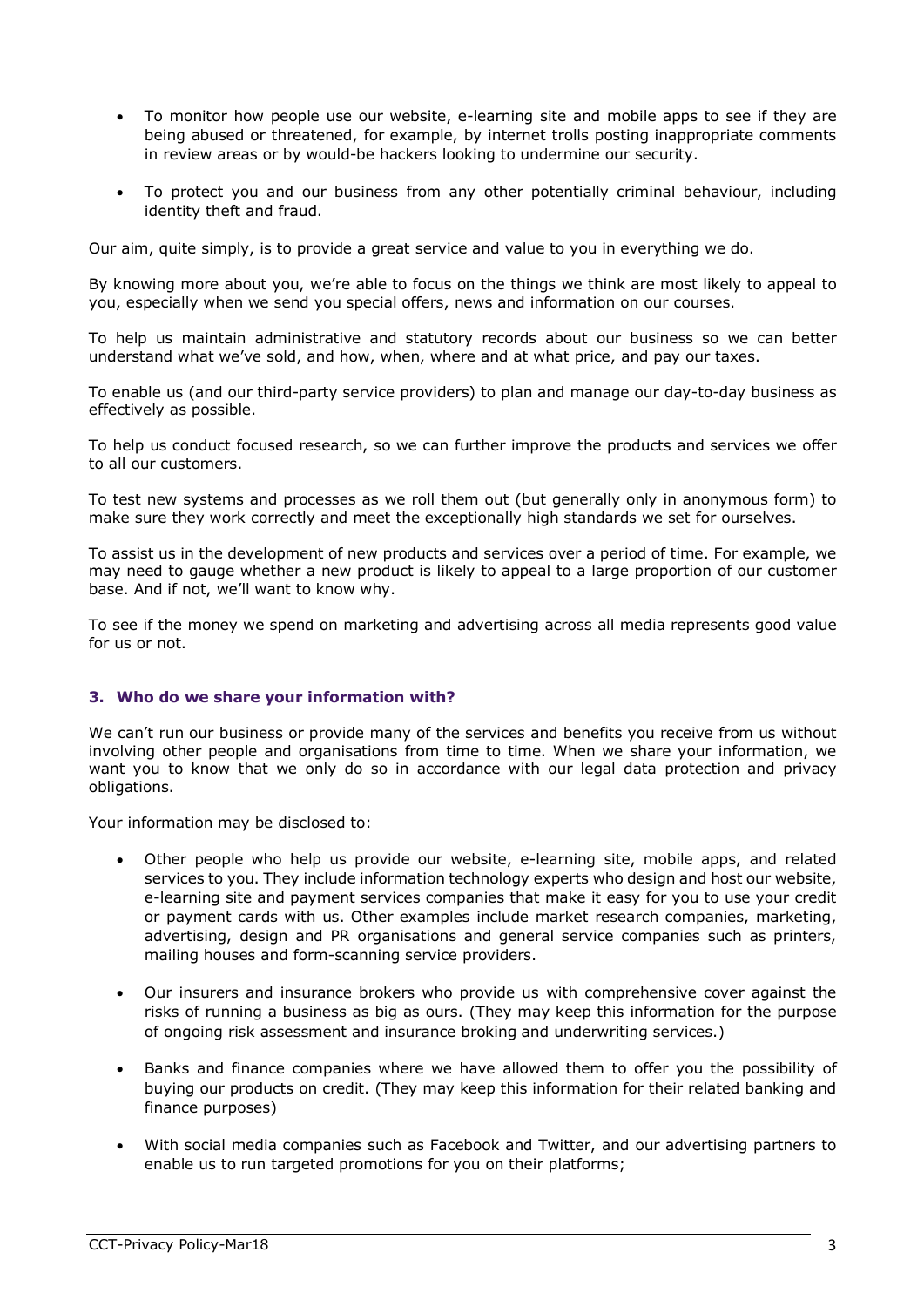- Any new business partners we may have over time, for example, in the event of a joint venture, reorganisation, business merger or sale that affects us.
- Our professional advisors including our lawyers and technology consultants when they need it to give us their professional advice.
- The Police, local authorities, Her Majesty's Revenue and Customs (HMRC), the courts and any other government authority if they ask us to do so (but only if us doing so is lawful).
- Other people who make a subject access request, where we are allowed to do so by law. (See Managing Your Information below for what we mean by a subject access request.)
- We may also share the information we collect where we are legally obliged to do so, e.g. to comply with a court order.

#### **4. Social media, blogs, reviews, etc.**

Any social media posts or comments you send to us (on the Facebook page, for instance) will be shared under the terms of the relevant social media platform (e.g. Facebook or Twitter) on which they're written and could be made public. Other people, not us, control these platforms. We're not responsible for this kind of sharing. So before you make any remarks or observations about anything, you should review the terms and conditions and privacy policies of the social media platforms you use. That way, you'll understand how they will use your information, what information relating to you they will place in the public domain, and how you can stop them from doing so if you're unhappy about it.

It's worth remembering too, that any blog, review or other posts or comments you make about us, our products and services on any of our blogs, reviews or user community services will be shared with all other members of that service and the public at large.

You should take extra care to ensure that any comments you make on these services, and on social media in general are fit to be read by the public, and are not offensive, insulting or defamatory. At the end of the day, you are responsible for ensuring that any comments you make comply with any relevant policy on acceptable use of those services.

#### **5. Mobile app platforms**

Our mobile apps run on third party software platforms, for example, Apple's iOS platform which powers Apple's iPhone and Google's Android platform which powers Android-based smartphones.

If you use any of our mobile apps, your usage of those apps is also subject to the relevant mobile app platform provider's terms and conditions and privacy policy. You should review their terms and conditions and privacy policy to ensure you understand what information (if any) they will gather on you, how they will use that information, and what you may be able to do if you are unhappy about it.

#### Order Payments

When ordering products online, a third party (such as Amazon for Kindle books) will process your credit or debit card data. This data is handled according to Payment Card Industry Data Security Standard (PCI-DSS) compliant rules and processes. We reveal only the last four digits of your credit card numbers when confirming an order. Of course, we transmit the entire credit card number to the appropriate credit card company during order processing.

All direct payment gateways adhere to the standards set by PCI-DSS as managed by the PCI Security Standards Council, which is a joint effort of brands like Visa, MasterCard, American Express and Discover.

PCI-DSS requirements help ensure the secure handling of credit card information by our online store and its service providers.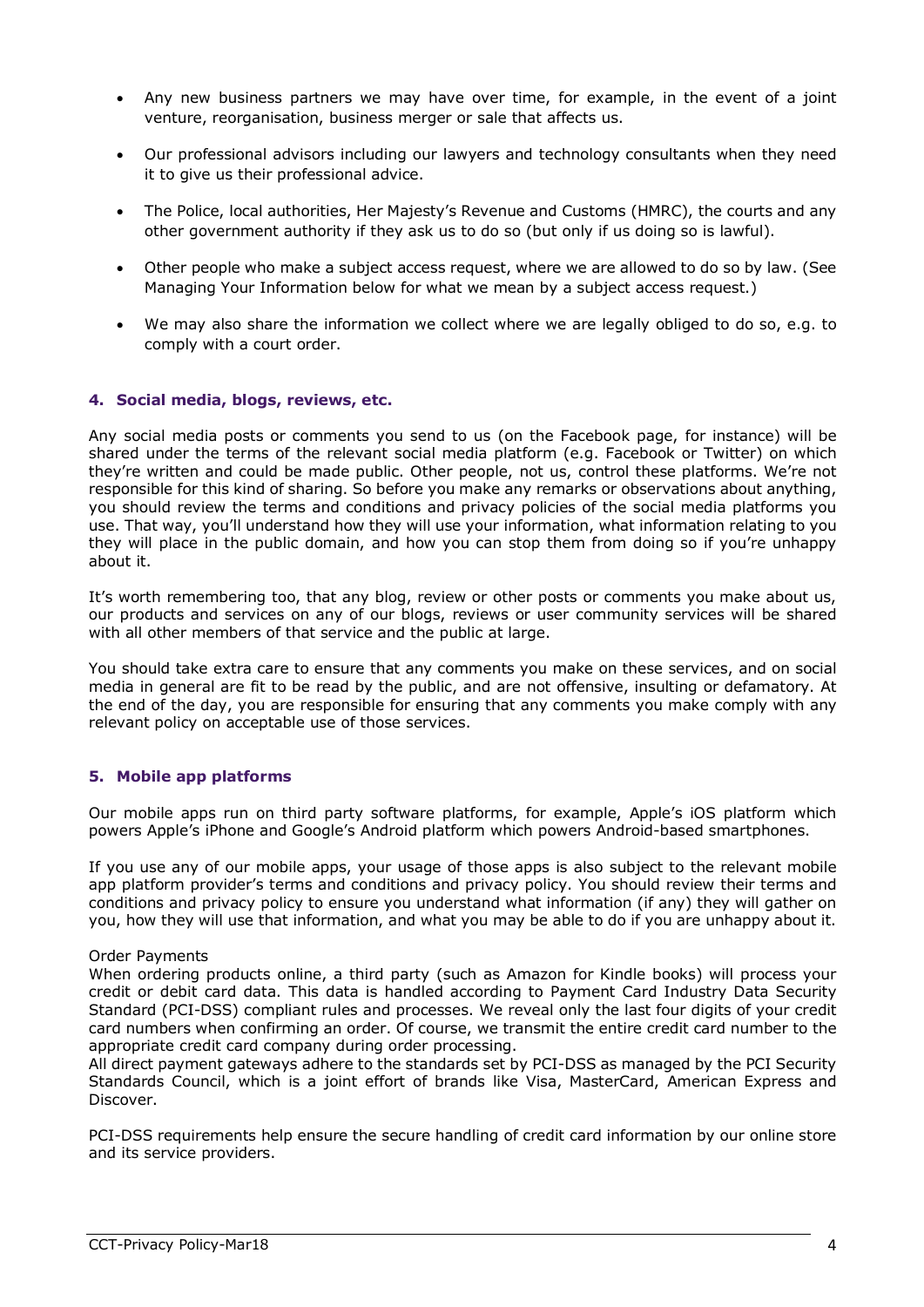#### **6. International transfer of your information**

Although we're based in the UK, we use suppliers from many parts of the world to help ensure you receive the very best in products and services from us.

To allow us to run our business on this basis, the information we collect may on occasion be transferred to, stored and used at premises in other countries including the United States of America.

Naturally, we aim to ensure all our suppliers take information security as seriously as we do.

Even so, information protection laws can vary from country to country.

For instance, the law of the country in which you are resident or domiciled may offer a higher standard of protection than the laws in the UK and/or the other countries in which we store and use the information we collect. Any transfer of information we make to other countries could result in that information being available to their government and other authorities in those countries under their laws.

#### **7. Security of your information**

A lot of the information we receive reaches us electronically, originating from your device and then transmitted by your relevant telecoms network provider.

Where it's within our control, we put measures in place to ensure this in flight data is as secure as it possibly can be.

And once it arrives, you can be sure we take the security of your information very seriously.

If you have any concerns about the security of your own personal computers and mobile devices, we suggest you read the advice of Get Safe Online.

#### **8. How long do we keep your information for?**

To make sure we meet our legal data protection and privacy obligations, we only hold on to your information for as long as we actually need them for the purposes we acquired them in the first place (as set out above).

In most cases, this means we will keep your information for as long as you continue to conduct business with us or use our services, and for a period time afterwards if you stop doing so, to see if we can persuade you to come back to us.

After that we will either delete it or anonymise it so that it cannot be linked back to you.

#### **9. Managing our marketing communications**

We provide ways for you to stop all email communications you receive from us please see the unsubscribe link we include in each email.

You can also contact us at any time using the details below and let us know exactly what you would like us to change.

#### **10.Managing your information**

To reduce the chances of an error or misunderstanding, we need to keep the information we gather about you accurate and up-to-date.

But whilst we work very hard to make sure mistakes don't happen, we need your help, too.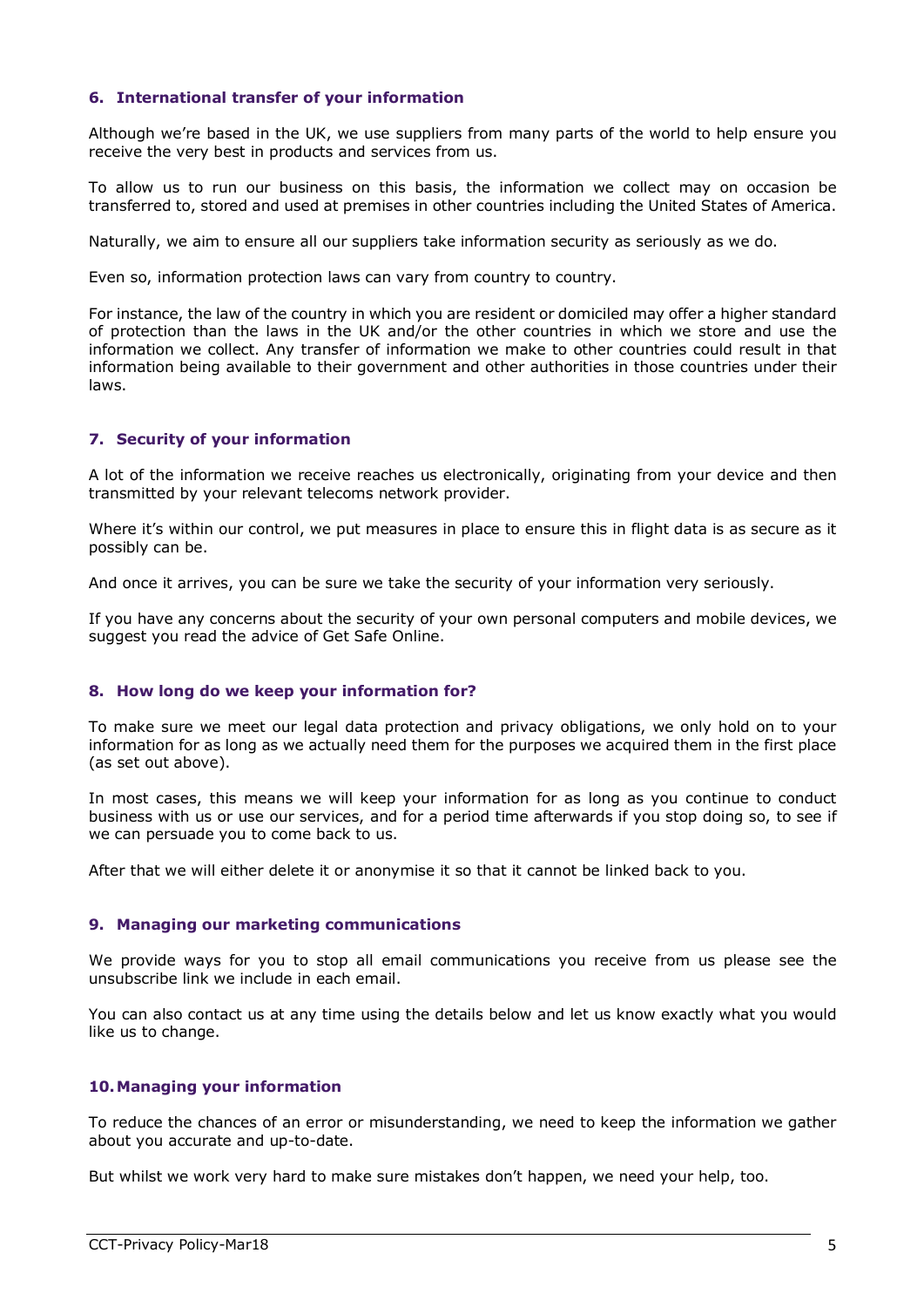If you have reason to believe any of the information we collect or hold on you may be inaccurate, and you are unable to put it right yourself, please contact us (see below for how to do this).

You are perfectly within your rights to ask us whether we hold information about you and if so, for us to give you certain details about that information and/or the information itself. This right is commonly known as a subject access request. Certain exemptions and conditions apply to this right, principally that it should be in writing and that you give us reasonable details about the information you want.

Depending on your country of residence or domicile, you may have additional or different rights to those set out above concerning the information we collect from you and your devices. We will, of course, honour all such legal rights if we are bound by them.

We also reserve the right not to comply with any enguiries or requests we receive about the information we collect, where we may lawfully do so. For example, if we have reason to believe that a request is malicious, technically impossible, involves disproportionate effort or could be harmful to others.

If you have any worries or complaints about the way we use your information, please don't hesitate to get in touch with us. We'll do our very best to set your mind at rest or put things right. And if, for whatever reason, you feel we're not meeting the exceptionally high standards we expect of ourselves, you're within your rights to take your grievance to the UK Information Commissioner's Office (ICO). Please see the section Where to go if you want more information about your privacy rights for further details.

And don't forget that with modern technology, you have more and more personal control over what information we and other organisations collect. For example, you can normally delete cookies and tracking technologies sent to your web browser. You can also change related settings to restrict them going forward, such as by using a private browsing mode (although this may affect your browsing experience on some websites). Plus, you can use the settings options in your mobile devices to restrict what sort of information websites and mobile apps are able to access and use about you. Online advertising networks, social media platforms and search engines (Google etc.) also provide tools to manage the data they collect about you, and how it is used and shared. We urge you to look out for these functions and tools and use them to manage your privacy in a way that suits you best.

#### **11.Updates to this privacy policy**

We review the ways we use your information regularly. And in doing so, we may change what kind of information we collect, how we store it, who we share it with and how we act on it.

Consequently, we will need to change this privacy policy from time to time to keep it accurate and up-to-date.

Whenever we change this policy, rest assured we will make every effort to tell you. That way, you can check to see if you're still happy. And if, following any changes, you continue to use our website, e-learning site and mobile apps, contact us by telephone or otherwise provide information to us we will assume that you agree to those changes.

#### **12.About us**

Our full legal name is Capital City Training Limited trading as Capital City Training and Consulting.

We're a public limited company incorporated in England and Wales. Our registered company number is 07267280 and our registered address can be found in the contact us section below.

We are the data controller of the information you provide us with. This term is a legal phrase used to describe the person or entity that controls the way information is used and processed.

We are registered with the Information Commissioner's Office in the UK. Our registration number is ZA243636.